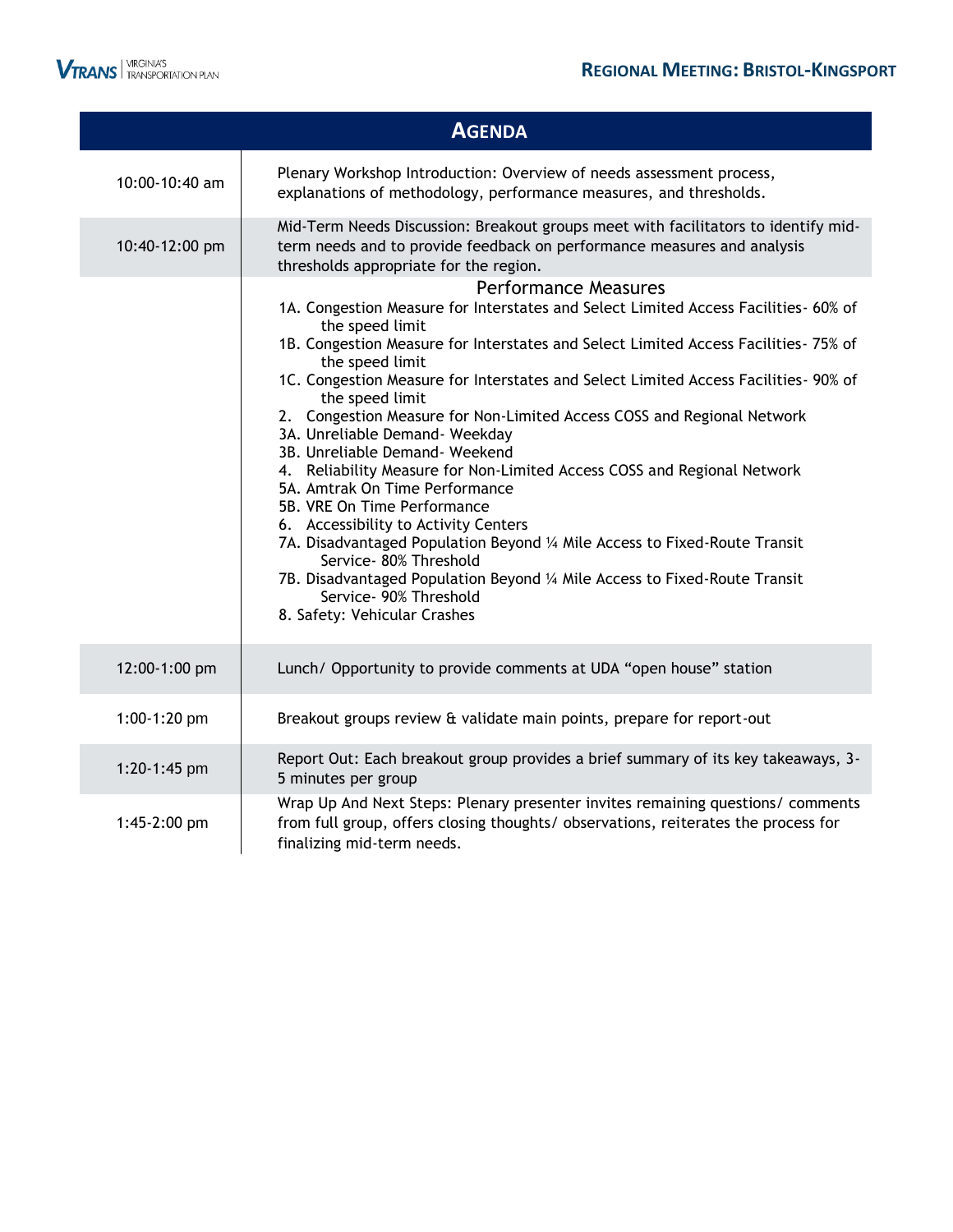### **MID-TERM NEEDS REGIONAL WORKSHOPS REGIONAL MEETING: BRISTOL-KINGSPORT JULY/AUGUST 2019**

# **SUMMARY OF TRANSPORTATION RELATED PLANS/STUDIES**

| <b>Name of Plan</b>         | <b>Agency</b>      | <b>Date</b><br><b>Published</b> | <b>Vision</b> | <b>Goals</b>                                           | <b>Objectives/Strategies</b>                    | <b>Performance Measures</b> |
|-----------------------------|--------------------|---------------------------------|---------------|--------------------------------------------------------|-------------------------------------------------|-----------------------------|
| Bristol MPO 2040 Long       | <b>Bristol MPO</b> | 9/27/2016                       |               | GOAL: SYSTEM EFFICIENCY AND ASSET MANAGEMENT-          | Maintain the efficiency and state of good       |                             |
| <b>Range Transportation</b> |                    |                                 |               | Develop and maintain a transportation system to        | repair of the existing transportation system    |                             |
| Plan                        |                    |                                 |               | move people and goods at the most effective level of   | Maximize the cost-effectiveness of              |                             |
|                             |                    |                                 |               | public and private cost                                | transportation investments.                     |                             |
|                             |                    |                                 |               |                                                        | Select and program projects based on            |                             |
|                             |                    |                                 |               |                                                        | identified need and effectiveness.              |                             |
|                             |                    |                                 |               | <b>GOAL: ECONOMIC DEVELOPMENT- Provide</b>             | Enhance the transportation access to            |                             |
|                             |                    |                                 |               | transportation resources to support economic growth    | commercial and industrial areas                 |                             |
|                             |                    |                                 |               | and strengthen the regional economy                    | Increase the accessibility options for freight  |                             |
|                             |                    |                                 |               |                                                        | movement.                                       |                             |
|                             |                    |                                 |               |                                                        | Proactively plan and accommodate for growth     |                             |
|                             |                    |                                 |               |                                                        | in the regional economy.                        |                             |
|                             |                    |                                 |               | GOAL: HEALTHY AND SUSTAINABLE COMMUNITIES              | Minimize adverse environmental impacts of       |                             |
|                             |                    |                                 |               | Develop a transportation system to preserve and        | the urban transportation system.                |                             |
|                             |                    |                                 |               | enhance the natural environment and improve quality    | Reduce vehicle emissions and promote            |                             |
|                             |                    |                                 |               | of life.                                               | activities that reduce greenhouse gases.        |                             |
|                             |                    |                                 |               |                                                        | Coordinate the provision of transportation      |                             |
|                             |                    |                                 |               |                                                        | facilities with land use activities to promote  |                             |
|                             |                    |                                 |               |                                                        | active transportation and healthy multimodal    |                             |
|                             |                    |                                 |               |                                                        | lifestyles that minimize single-occupancy       |                             |
|                             |                    |                                 |               |                                                        | vehicle travel.                                 |                             |
|                             |                    |                                 |               | <b>GOAL: MOBILITY OPTIONS Develop a transportation</b> | Encourage the development of bicycle            |                             |
|                             |                    |                                 |               | system that provides an opportunity for a choice of    | facilities, sidewalks, and greenways            |                             |
|                             |                    |                                 |               | mode for the movement of people and goods.             | Enhance the connectivity of the                 |                             |
|                             |                    |                                 |               |                                                        | transportation system between modes.            |                             |
|                             |                    |                                 |               |                                                        | Maintain an efficient and cost effective public |                             |
|                             |                    |                                 |               |                                                        | transportation system.                          |                             |
|                             |                    |                                 |               | GOAL: USER SAFETY AND SECURITY Develop a               | Reduce motorized crashes, injuries, and         |                             |
|                             |                    |                                 |               | transportation system for the movement of people       | fatalities.                                     |                             |
|                             |                    |                                 |               | and goods, which is safe for all modes and provides    | Reduce non-motorized crashes, injuries, and     |                             |
|                             |                    |                                 |               | security for users and transportation infrastructure.  | fatalities.                                     |                             |
|                             |                    |                                 |               |                                                        | Coordinate with state and local agencies to     |                             |
|                             |                    |                                 |               |                                                        | improve transportation security for critical    |                             |
|                             |                    |                                 |               |                                                        | infrastructure.                                 |                             |
| Kingsport Area 2040         | <b>KMTPO</b>       | 6/1/2017                        |               | Promote and advance sustainable transportation         | Strategically target transportation             |                             |
| Long-Range                  |                    |                                 |               | choices for the greater Kingsport region that support  | investments to areas supportive and             |                             |
| <b>Transportation Plan</b>  |                    |                                 |               | long-term economic, social, and environmental          | conducive to growth and redevelopment           |                             |
|                             |                    |                                 |               | sustainability.                                        | initiatives. Support transportation             |                             |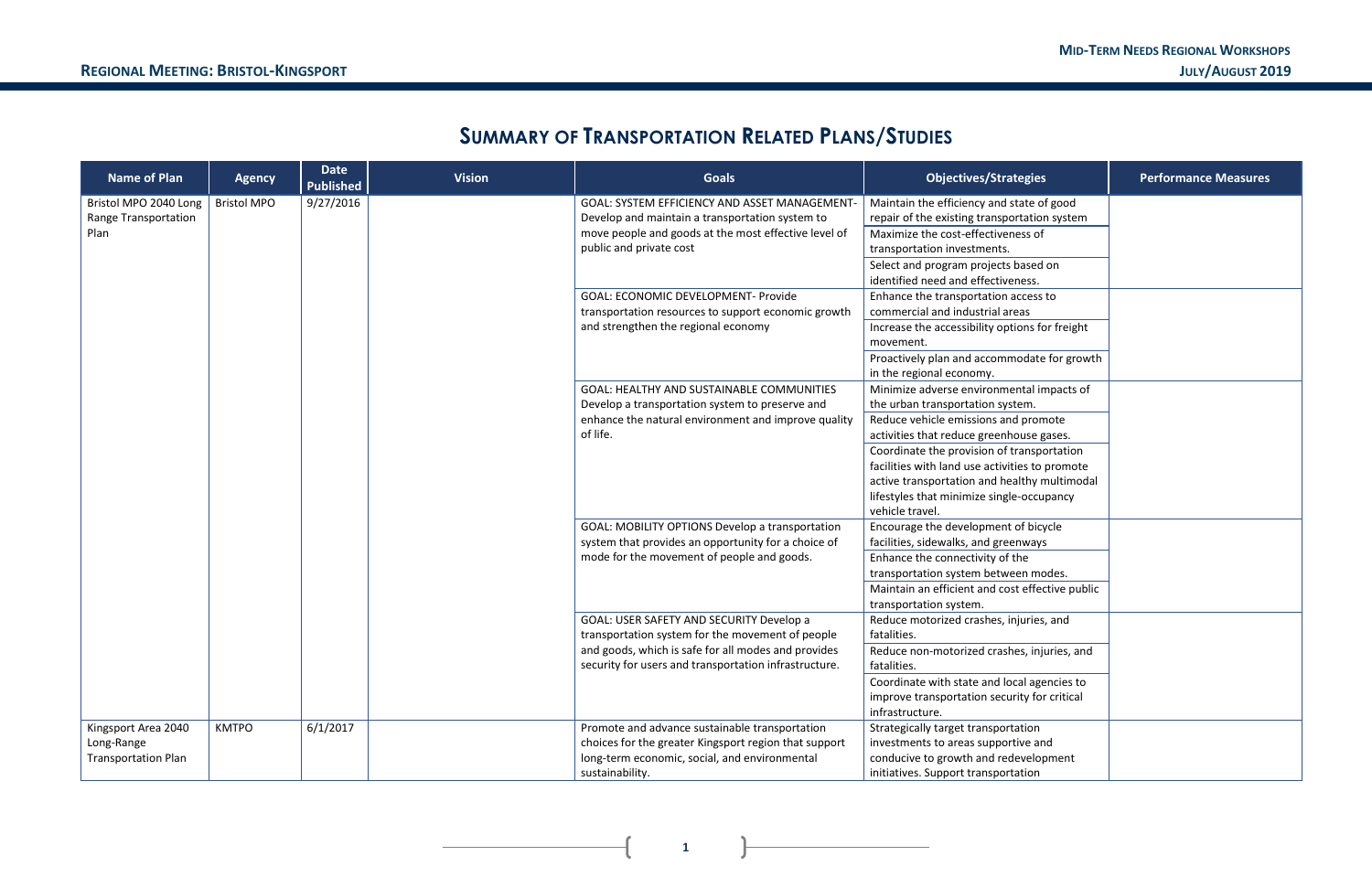# **MID-TERM NEEDS REGIONAL WORKSHOPS**

| ategies                                                                                                      | <b>Performance Measures</b> |
|--------------------------------------------------------------------------------------------------------------|-----------------------------|
| at work to create<br>t, promote<br>s to all modes and<br>g access<br>nanagement<br>long-term<br>capacity and |                             |
| on by increasing<br>through<br>ernative modes.                                                               |                             |
|                                                                                                              |                             |
|                                                                                                              |                             |
| rrent portions of I-<br>Ι.                                                                                   |                             |
| anges at Exits 7,                                                                                            |                             |
| es for trucks on<br>hbound and                                                                               |                             |
| ments to US Route<br>PDC.                                                                                    |                             |
| on of rail for<br>transportation.                                                                            |                             |
| ange locations for<br>joods.                                                                                 |                             |
| ance to fund<br>d shuttle services.                                                                          |                             |
| w mobility<br>ion programs<br>n providers and<br>viding                                                      |                             |

### **REGIONAL MEETING: BRISTOL-KINGSPORT JULY/AUGUST 2019**

**2**

 $\overline{+}$ 

| <b>Name of Plan</b>                                           | <b>Agency</b>                     | <b>Date</b><br><b>Published</b> | <b>Vision</b> | <b>Goals</b>                                                                                                                                                                                                                                                                                                             | <b>Objectives/Strategies</b>                                                                                                                                                                                                                                                                                           | <b>Performance Measures</b> |  |  |  |  |  |  |  |  |  |  |  |  |                                                                               |
|---------------------------------------------------------------|-----------------------------------|---------------------------------|---------------|--------------------------------------------------------------------------------------------------------------------------------------------------------------------------------------------------------------------------------------------------------------------------------------------------------------------------|------------------------------------------------------------------------------------------------------------------------------------------------------------------------------------------------------------------------------------------------------------------------------------------------------------------------|-----------------------------|--|--|--|--|--|--|--|--|--|--|--|--|-------------------------------------------------------------------------------|
|                                                               |                                   |                                 |               | Promote transportation policies and investments that<br>advance quality economic development and<br>redevelopment, economic competitiveness, and<br>efficient access to people, places, goods, and services<br>within and throughout the region.                                                                         | investments and policies that work to create<br>jobs, efficiently move freight, promote<br>tourism, and improve access to all modes and<br>destinations while embracing access<br>management and corridor management<br>strategies that preserve the long-term<br>functionality of a roadway's capacity and<br>safety. |                             |  |  |  |  |  |  |  |  |  |  |  |  |                                                                               |
|                                                               |                                   |                                 |               | Provide safe, secure, convenient, and active<br>transportation choices to all citizens that strengthen<br>the livability and health of our communities and<br>region.                                                                                                                                                    | Promote active transportation by increasing<br>opportunities for short trips through<br>improved accessibility to alternative modes.                                                                                                                                                                                   |                             |  |  |  |  |  |  |  |  |  |  |  |  |                                                                               |
| Kingsport Regional<br><b>Bicycle and Pedestrian</b><br>Plan   | <b>KMTPO</b>                      | 11/1/2012                       |               | Promote and advance sustainable transportation<br>choices for the greater Kingsport region that support<br>long-term economic, social, and environmental<br>sustainability within and throughout the region.<br>Provide safe, secure, convenient, and active<br>transportation choices to all citizens which strengthens |                                                                                                                                                                                                                                                                                                                        |                             |  |  |  |  |  |  |  |  |  |  |  |  |                                                                               |
|                                                               |                                   |                                 |               | the livability and health of our communities and<br>region.                                                                                                                                                                                                                                                              |                                                                                                                                                                                                                                                                                                                        |                             |  |  |  |  |  |  |  |  |  |  |  |  |                                                                               |
| Mount Rogers 2035<br>Long Range<br><b>Transportation Plan</b> | <b>Mount Rogers</b><br><b>PDC</b> | 2011                            |               | 1: Provide efficient and smooth movement through the<br>Mount Rogers region of passenger and commercial<br>vehicles along safe, well-maintained highways with<br>capacity sufficient for all anticipated circumstances.                                                                                                  | The separation of the concurrent portions of I-<br>81 and I-77 in Wythe County.<br>Improvements to I-81 interchanges at Exits 7,<br>14, 17, and 35                                                                                                                                                                     |                             |  |  |  |  |  |  |  |  |  |  |  |  |                                                                               |
|                                                               |                                   |                                 |               |                                                                                                                                                                                                                                                                                                                          | The creation of climbing lanes for trucks on<br>long grades of I-77 both northbound and<br>southbound.                                                                                                                                                                                                                 |                             |  |  |  |  |  |  |  |  |  |  |  |  |                                                                               |
|                                                               |                                   |                                 |               |                                                                                                                                                                                                                                                                                                                          |                                                                                                                                                                                                                                                                                                                        |                             |  |  |  |  |  |  |  |  |  |  |  |  | Continued planned improvements to US Route<br>58 within the Mount Rogers PDC. |
|                                                               |                                   |                                 |               | 2: To provide improved conditions for economic<br>development, tourism, and existing business and                                                                                                                                                                                                                        | Improvements to the utilization of rail for<br>industrial access and public transportation.                                                                                                                                                                                                                            |                             |  |  |  |  |  |  |  |  |  |  |  |  |                                                                               |
|                                                               |                                   |                                 |               | industrial hubs in the Mount Rogers region by highway<br>and by rail.                                                                                                                                                                                                                                                    | Creation of intermodal exchange locations for<br>rail and truck movement of goods.                                                                                                                                                                                                                                     |                             |  |  |  |  |  |  |  |  |  |  |  |  |                                                                               |
| <b>Mount Rogers</b><br>Coordinated Human                      | <b>Mount Rogers</b><br><b>PDC</b> | 2013                            |               | Provide Targeted Shuttle Services to Access<br><b>Employment Opportunities</b>                                                                                                                                                                                                                                           | Operating and capital assistance to fund<br>specifically-defined, targeted shuttle services.                                                                                                                                                                                                                           |                             |  |  |  |  |  |  |  |  |  |  |  |  |                                                                               |
| Service Mobility Plan                                         |                                   |                                 |               | Maintain existing transportation services and available<br>mobility options for older adults, people with<br>disabilities, and people with lower incomes.                                                                                                                                                                | Capital needs to support new mobility<br>management and coordination programs<br>among public transportation providers and<br>human service agencies providing<br>transportation.                                                                                                                                      |                             |  |  |  |  |  |  |  |  |  |  |  |  |                                                                               |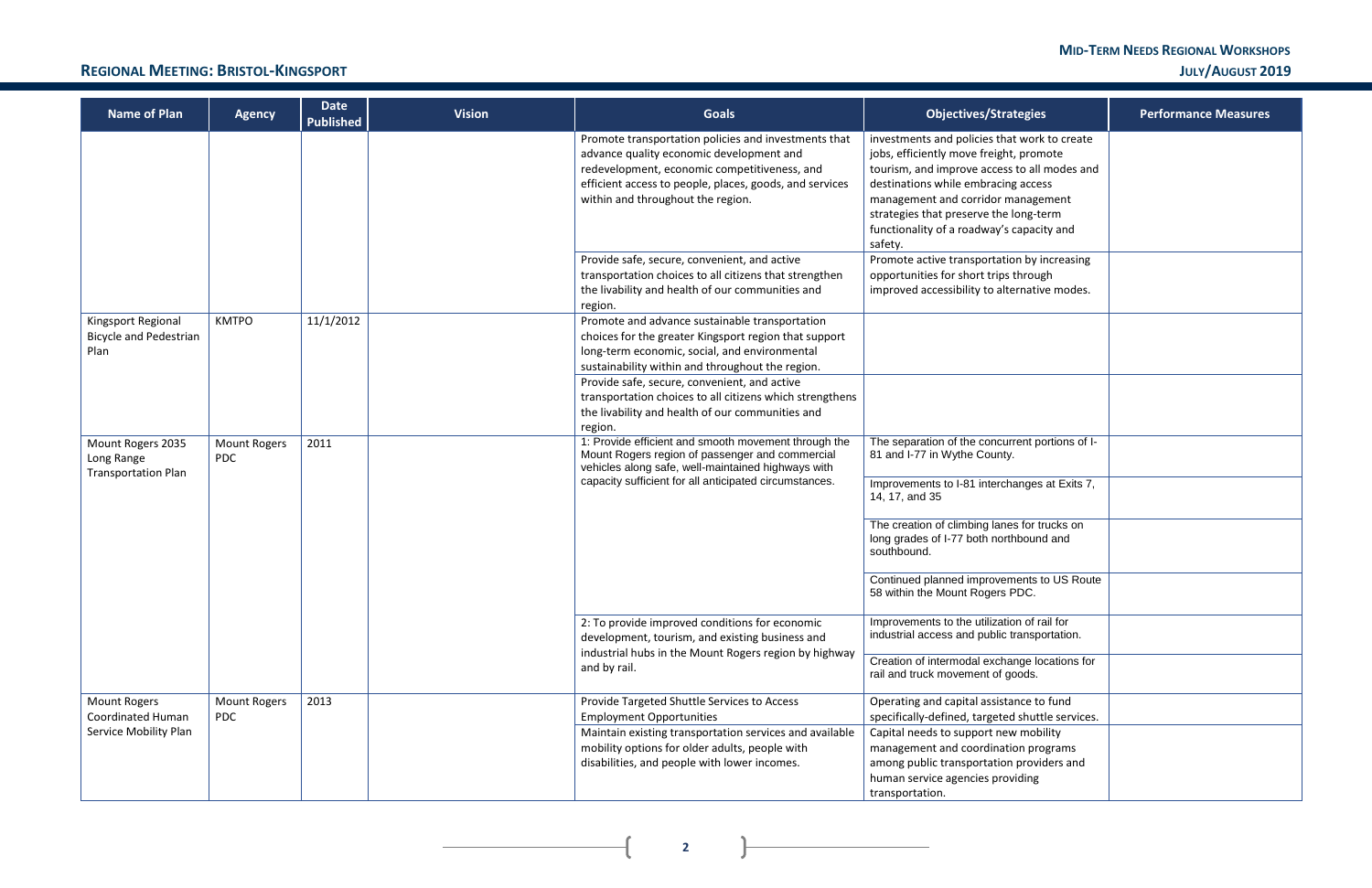### **MID-TERM NEEDS REGIONAL WORKSHOPS REGIONAL MEETING: BRISTOL-KINGSPORT JULY/AUGUST 2019**

**3**

 $\mathbf{R}$ 

 $\overline{+}$ 

| <b>Name of Plan</b>                                    | <b>Agency</b> | <b>Date</b><br><b>Published</b> | <b>Vision</b>                                         | <b>Goals</b>                                                                                            | <b>Objectives/Strategies</b>                                                           | <b>Performance Measures</b> |
|--------------------------------------------------------|---------------|---------------------------------|-------------------------------------------------------|---------------------------------------------------------------------------------------------------------|----------------------------------------------------------------------------------------|-----------------------------|
| <b>Cumberland Plateau</b>                              | Cumberland    | 2011                            |                                                       | 1: Provide a transportation system that facilitates the<br>efficient                                    |                                                                                        |                             |
| 2035 Rural Long Range                                  | Plateau PDC   |                                 |                                                       | movement of people and goods                                                                            |                                                                                        |                             |
| <b>Transportation Plan</b>                             |               |                                 |                                                       | 2: Provide a safe and secure transportation system.                                                     |                                                                                        |                             |
|                                                        |               |                                 |                                                       | 3: Improve CPPDC's economic vitality and provide                                                        |                                                                                        |                             |
|                                                        |               |                                 |                                                       | access to economic opportunities for all District<br>businesses and residents.                          |                                                                                        |                             |
|                                                        |               |                                 |                                                       | 4: Improve quality of live and minimize potential                                                       |                                                                                        |                             |
|                                                        |               |                                 |                                                       | impacts to the environment.                                                                             |                                                                                        |                             |
|                                                        |               |                                 |                                                       | 5: Preserve the existing transportation system and<br>promote efficient system management.              |                                                                                        |                             |
| Lenowisco 2035 Rural                                   | Lenowisco PDC | 2011                            | This Plan will serve as a long term                   | Protect and enhance the natural, historic, and                                                          |                                                                                        |                             |
| Long Range                                             |               |                                 | strategy for the transportation                       | neighborhood environment while making                                                                   |                                                                                        |                             |
| <b>Transportation Plan</b>                             |               |                                 | network of the region and as a                        | improvements to the existing system or building new                                                     |                                                                                        |                             |
|                                                        |               |                                 | component of the 2035 Surface<br>Transportation Plan. | sections.<br>Align transportation projects with economic                                                |                                                                                        |                             |
|                                                        |               |                                 |                                                       | development goals and opportunities.                                                                    |                                                                                        |                             |
|                                                        |               |                                 |                                                       | Increase the safety of the transportation system.                                                       |                                                                                        |                             |
| Lenowisco                                              | Lenowisco PDC | 2013                            |                                                       | Provide Targeted Shuttle Services to Access                                                             | Operating and capital assistance to fund                                               |                             |
| <b>Coordinated Human</b>                               |               |                                 |                                                       | <b>Employment Opportunities.</b>                                                                        | specifically-defined, targeted shuttle services.                                       |                             |
| Services Plan                                          |               |                                 |                                                       | Expand Availability of Demand-Response Service and                                                      | Expand current demand-response system to                                               |                             |
|                                                        |               |                                 |                                                       | Specialized Transportation Services to Provide                                                          | serve additional trips (within same hours of                                           |                             |
|                                                        |               |                                 |                                                       | Additional Trips for Older Adults, People with<br>Disabilities, Veterans, and People with Lower Incomes | operation/service). Extend hours and days of<br>current demand-response system to meet |                             |
|                                                        |               |                                 |                                                       |                                                                                                         | additional service needs                                                               |                             |
| US 460 Corridor                                        | <b>VDOT</b>   | Ongoing                         |                                                       |                                                                                                         |                                                                                        |                             |
| <b>Improvement Study</b>                               |               |                                 |                                                       |                                                                                                         |                                                                                        |                             |
| I-81 Exit 17                                           | <b>VDOT</b>   | Ongoing                         |                                                       |                                                                                                         |                                                                                        |                             |
| Interchange                                            |               |                                 |                                                       |                                                                                                         |                                                                                        |                             |
| <b>Modification Report</b><br><b>US 58 Truck Route</b> | <b>VDOT</b>   | Ongoing                         |                                                       |                                                                                                         |                                                                                        |                             |
| <b>Alternatives Analysis</b>                           |               |                                 |                                                       |                                                                                                         |                                                                                        |                             |
| I-81/I-77 Overlap                                      | <b>VDOT</b>   | Ongoing                         |                                                       |                                                                                                         |                                                                                        |                             |
| <b>Transportation Study</b>                            |               |                                 |                                                       |                                                                                                         |                                                                                        |                             |
| I-81/I-77 Auxiliary                                    | <b>VDOT</b>   | Ongoing                         |                                                       |                                                                                                         |                                                                                        |                             |
| Lane Study                                             |               |                                 |                                                       |                                                                                                         |                                                                                        |                             |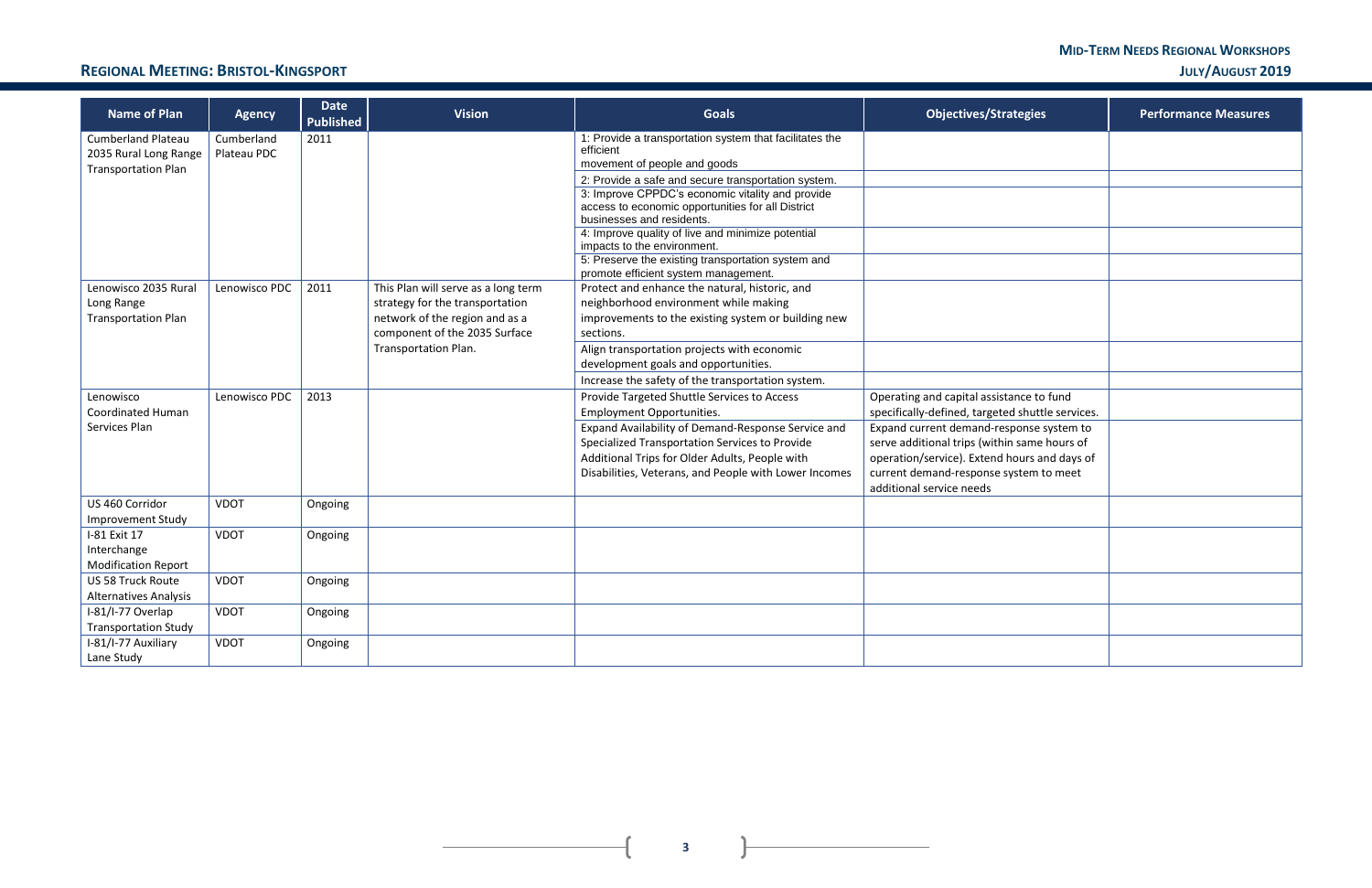### **VTrans Update** *–* **Urban Development Area Needs Assessment**

| <b>Jurisdiction</b> | <b>UDAs or DGAs (#)</b>                      | <b>VDOT</b>    | <b>Area</b> | Year<br>District sq. mi. Designated | Improvement<br><b>Urgency</b> | <b>Highest Rated Overall Need</b>     | <b>Internal UDA Specific Multimodal Transportation Needs (Highest Identified <sup>1</sup></b><br>Need)                                                                                | In Regional<br><b>Network</b> |
|---------------------|----------------------------------------------|----------------|-------------|-------------------------------------|-------------------------------|---------------------------------------|---------------------------------------------------------------------------------------------------------------------------------------------------------------------------------------|-------------------------------|
| Town of Wise        | Norton Rd - Cherry St.<br>to Hamilton Street | <b>Bristol</b> | 0.1         | 2015                                |                               | Circulation and access within the UDA | Roadway capacity and infrastructure improvements, street grid, pedestrian<br>infrastructure, complete streets, safety features, improvements to the natural<br>environment, sidewalks | <b>NO</b>                     |